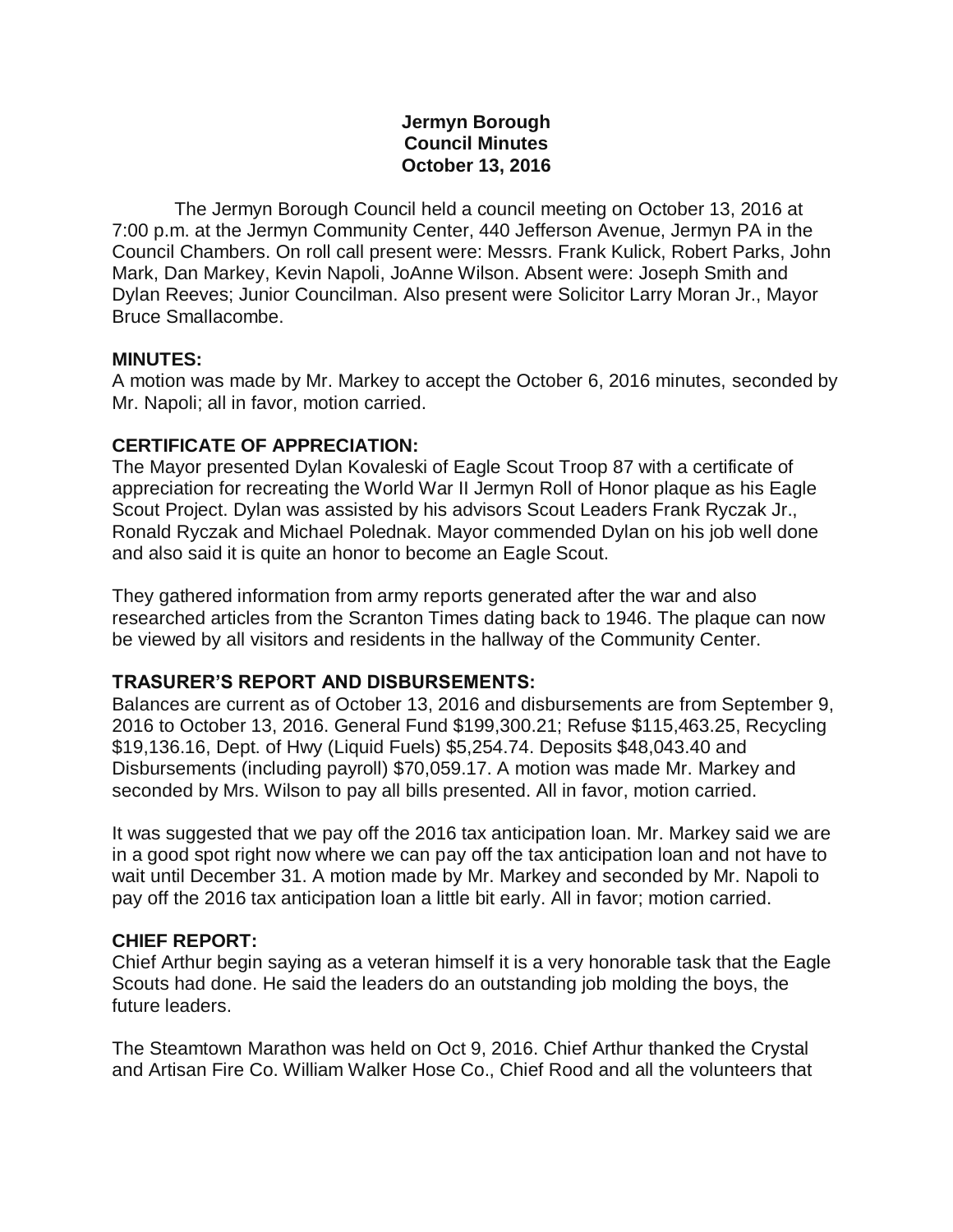helped close off intersections and roads to make everything safe. It greatly helped them getting to the Heritage Trail.

The Police Dept. received Narcan first aid packs from the District Attorney's Office and Penn Ambulance. All the officers are trained on the usage of narcan. They can administer the narcan previous to the ambulance arrival in the occurrence of an overdose.

The police had their annual firearms qualifications, all officers qualified.

There were about 8 thefts from vehicles. The cars were unlocked. Chief Arthur encourages all residents to report suspicious activity.

Officer Sorenson and Hayes attended the Heroin Hits Home program in Mayfield.

Halloween is approaching and Chief Arthur stated it is very important to have reflective clothing or costumes on.

#### **FIRE CHIEF:**

There is an audit coming up for the fireman's relief.

Mr. Rood reported the have been going to grade schools in Scott and Mayfield for Fire Prevention. They received a \$1,100 grant for material for fire prevention. There are smoke detectors available if anyone needs them.

#### **MAYOR:**

Officer Hayes was sworn in at the Heroin Hits Home presentation. Mayor attended the Heroin Hits Home Program, he stated many people are not aware of how readily accessible heroin is and how inexpensive it is. He hopes to get the Crime Watch up and running. If anyone is interest please contact Mayor Smallacombe, Kevin Napoli or Chief Arthur.

Mayor congratulated the Lakeland Chiefs Football on beating Riverside and Tony Cerminaro for completing the Steamtown Marathon first in his age group.

### **SOLICITOR:**

Attorney Moran prepared a stop work order for the police to use to help enforce the pave cut ordinance.

He reviewed the garbage ordinance and the borough is permitted to notify delinquent garbage payers of their delinquency and give them an advance notice that the borough will stop the collection of garbage. We will issue these letters right away.

### **DPW:**

The DPW purchased a leaf box. It will fit on any of the trucks we have now.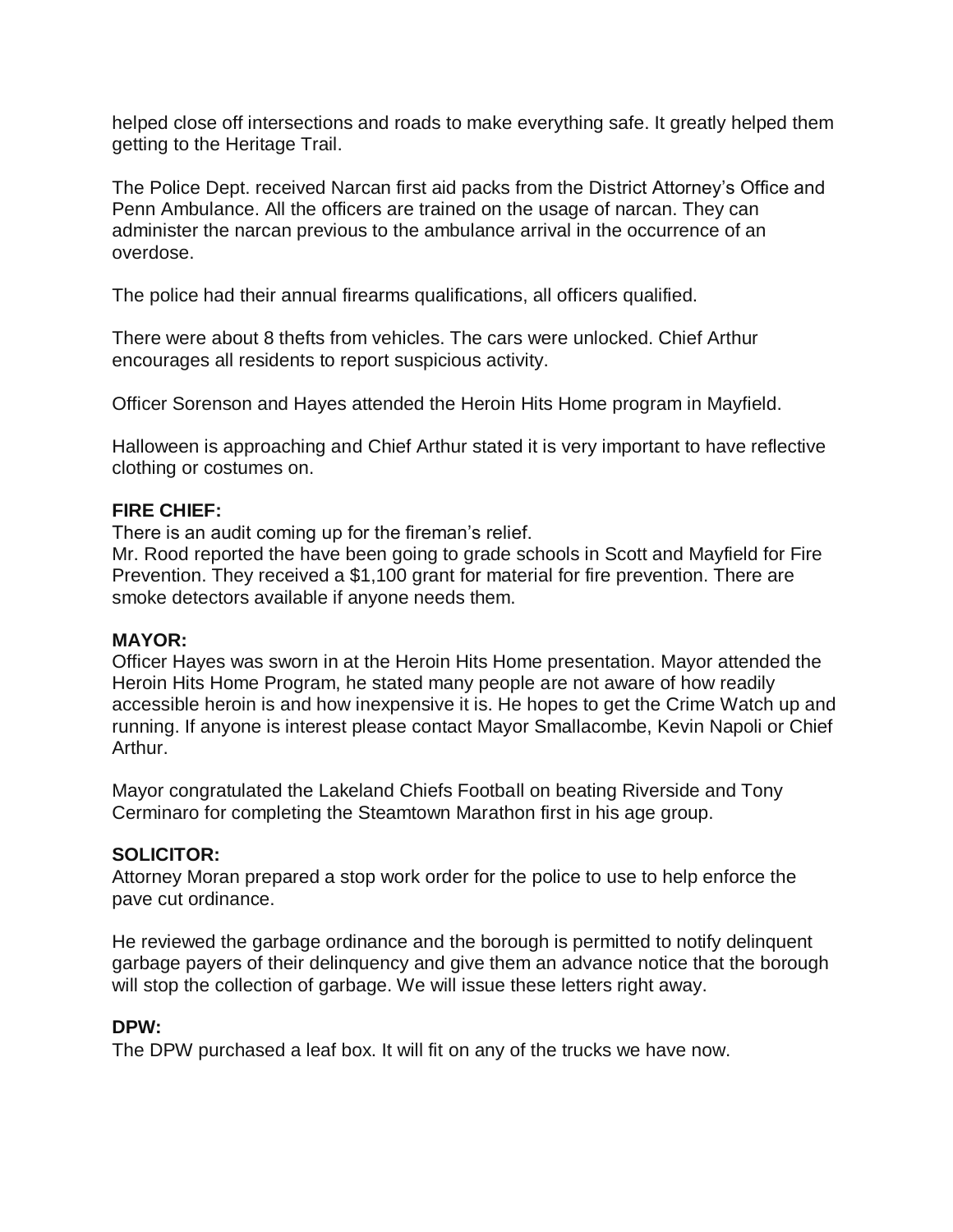*Davis Court:* The drains on Davis Ct. are still not functioning properly. Mr. Markey said UGI may have damaged some storm drains when working and there will be a letter sent to UGI in regards to the drain to try and remedy any damage caused by them.

*700 block of Lincoln:* The home on 700 block of Lincoln, KBA has looked into it and we still have to plan a solution for that; the water is coming in from Mayfield.

*Trucks on Bridge St.:* When the ordinance to allow signs for trucks to use Bonnie Drive is ready we need to approach PenDot to request permission to place the signs on state road.

Mr. Markey asks the community to be careful when you see DPW out or Police directing traffic.

*Walnut St.:* The drainage flares on Walnut St. have been replaced.

*Paving on Old Mill:* DPW is currently working on a small paving project on Old Mill Rd. Mr. Markey thanked Collura Excavating for having the spots milled out. It is now milled and they have to get asphalt and roll it out. Mr. Kulick asked what the cost was. Mr. Markey said around \$1,500 – \$1,600. Mr. Parks suggested contacting the county for a milling head.

An anonymous donor donated an edger to the DPW.

*Security System:* Mr. Markey contacted Anthracite Electric regarding the security system. We can continue with our current cameras and upgrade to digital DVR which would increase our recording time from 6 days to roughly 30; cost would be between \$400-\$500. We can keep our current cameras and upgrade our DVR and move all components back to the police station; this would cost closer to \$1,000. Or we can upgrade all system from analog to digital and including wireless cameras for Callahan Park. Mr. Markey said we would probably have to bid out the third option.

*Projection Tube TV's:* Mr. Markey wants to remind all residents the garbage cannot take the projection tube TV's. The recycling center increased the costs on taking these TV's. Mr. Markey would like to do an electronic recycling in the spring. He would like all residents to take the TV's back onto their properties; if they do not we may have to get the police dept. involved to warn them to take them back onto their properties.

*Scoreboard:* Lakeland Youth Basketball had the new scoreboard delivered.

Mr. Kulick asked council to make a recommendation for the security system update so we can possibly fit it into next year's budget. Mr. Markey suggested we can upgrade the system in steps. He said we can keep the analog cameras with the digital DVR and go strictly digital over at the field. Mr. Markey stated the budget is tight for 2017, even though money is tight it may be worth it in the long run. Mr. Markey asked Chief Arthur if he has any input on moving the DVR back to the police station. Chief Arthur said they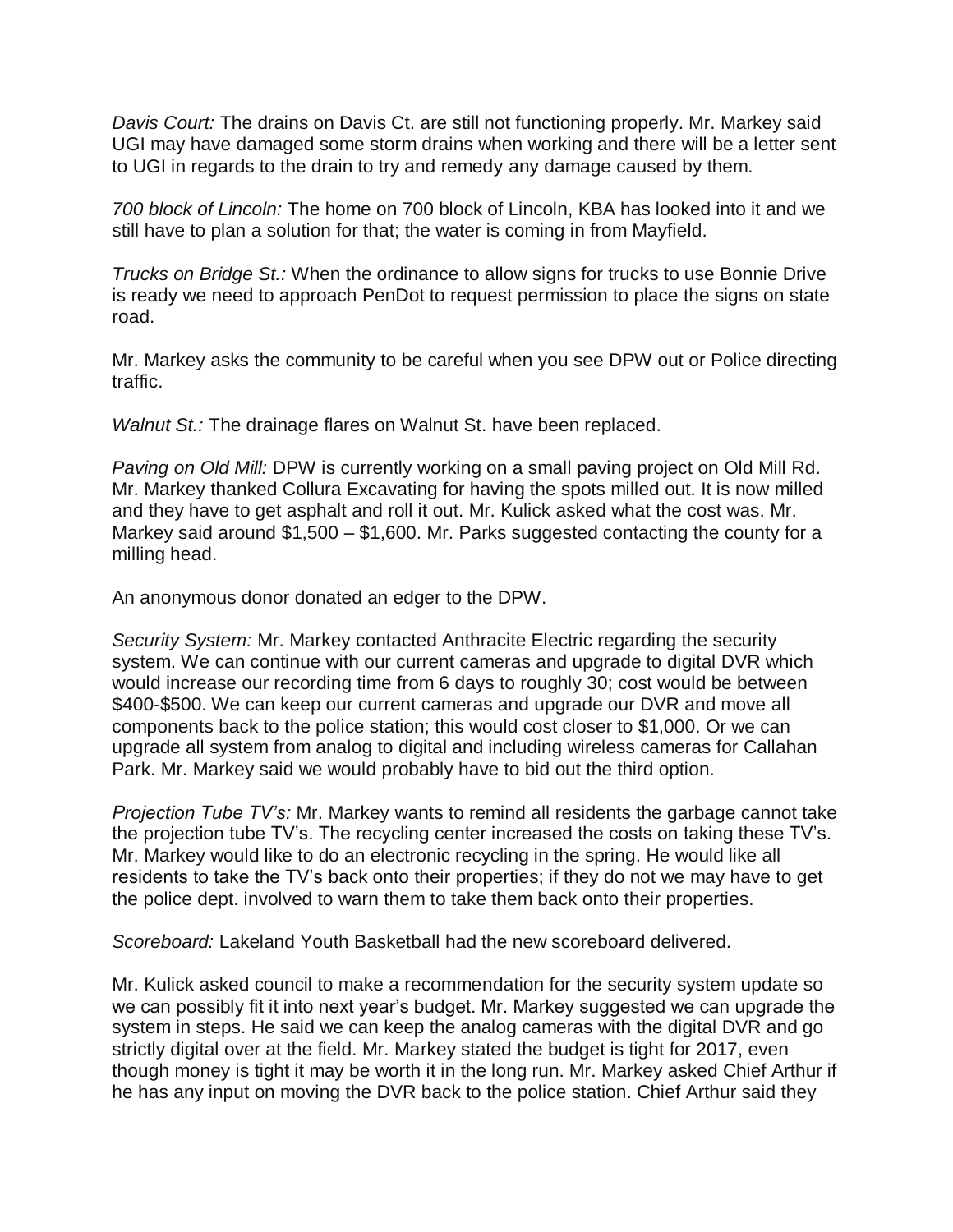can move it back over to the police station and lock it up in the cabinets. He said it would be better if it was in the police station office, for when he has to review tapes. Mr. Markey said at one point it was in the police office. There was a personnel issue on why it was moved to the borough office and since then the issue has been resolved. Mr. Mark said access to that unit should be very limited to one or two people because that was part of the issue before. Mr. Parks said it is password protected and only certain people should have the password, in the past the password was accessible on a computer. Mr. Markey asked if we foresee any issues with that going forward. Chief Arthur said no. Mayor Smallacombe asked if it can be accessible through a computer outside of the office by president or council. A few members responded yes but it is not set up that way now. Mayor Smallacombe suggested it would be a good idea for a second person to be able to look at it just in case there is an issue.

A motion was made by Mr. Markey and seconded by Mrs. Wilson to keep current cameras within the borough building, upgrade DVR from analog to digital and move all components from the borough office back to the police station. All in favor; motion carried.

A motion was made by Mr. Markey and seconded by Mr. Napoli to allow Anthracite Electric to prepare bid specifications for security cameras at Callahan Park. All in favor; motion carried.

Mr. Mark called KBA about the water problem on Madison, he said according to KBA's calculations the water should not flow onto their property. Mr. Mark said Mike Nichols approached him and asked if the DPW can put some milling down on Lackawanna/Lane. Mr. Markey said they are going to put some millings in, once in the fall and again in the spring.

*Henry Dr.:* They should start paving the week of the 24<sup>th</sup>. Their contract expires on Nov.  $7<sup>th</sup>$ ; the project has to be completed by that date.

### **PUBLIC SAFETY:**

Mr. Napoli presented council with a proposal for a second full time police officer. The rate would be \$17.00/hr. at \$35,360/year. The proposal included an additional \$4,640 for approx. 22 days of 8 hour overtime shifts paid at \$25.50 in case of call offs, etc. If we offer up to \$8,000 for health insurance the total cost comes to \$48,000 per year, including benefits. The proposal also includes raising each part time officer's salary by \$1.00/hr.

Mr. Kulick asked what shift this officer would be. Mr. Napoli said  $2<sup>nd</sup>$  shift and he would like it to be staggered throughout the week so we can have a weekend presence of one officer everyone will get to know. Mr. Kulick said it is an excellent proposal and it is something the town needs.

Currently for 2016 our budget for part time officers is \$100,000. With this proposal it would be a total of \$105,840. Mr. Markey said it is very nominal and we can probably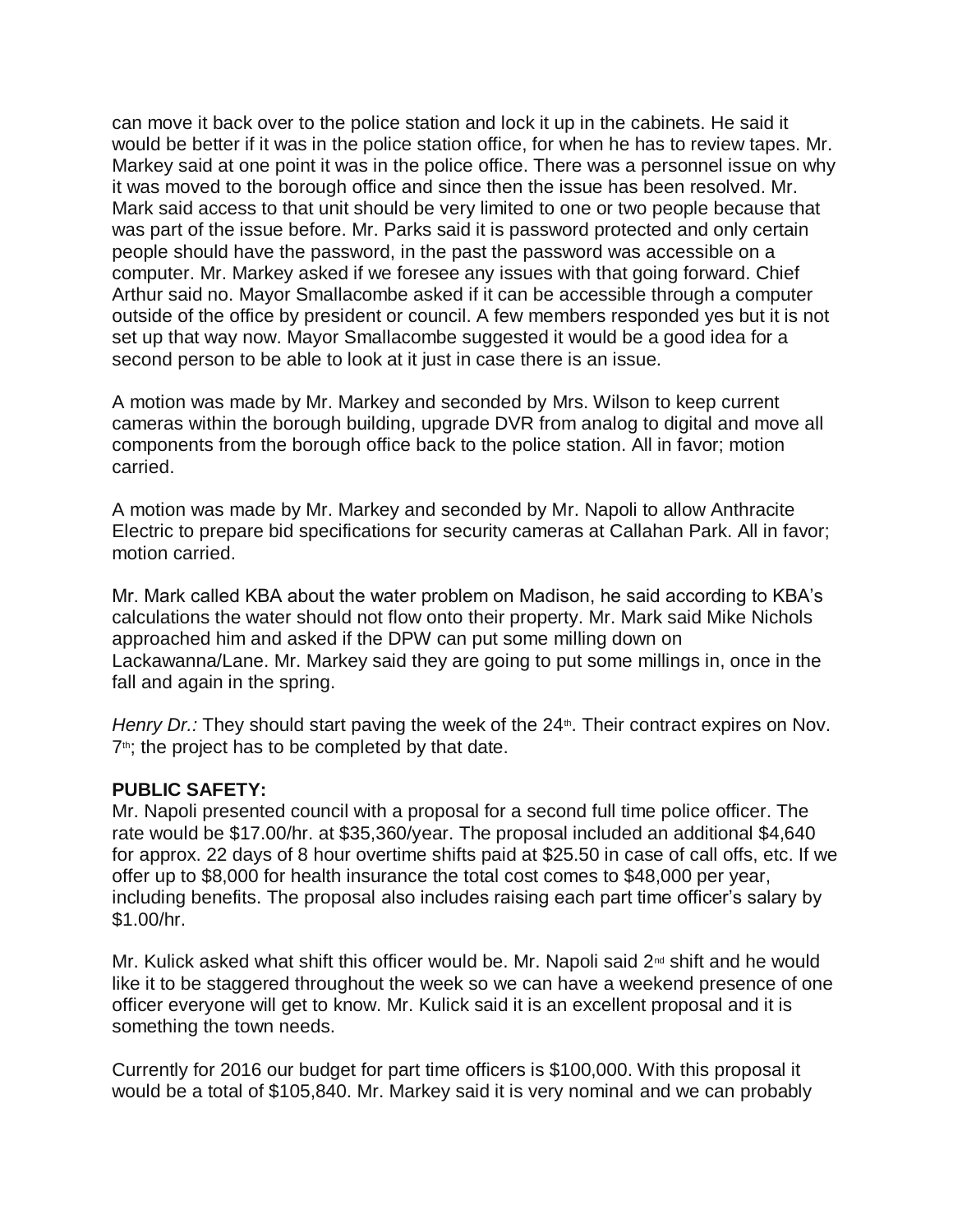make this work. Mr. Kulick said we need to be proactive in taking steps to increase the efficiency and the overall presence of the police force.

Mayor Smallacombe asked how this would affect our current part time officers. They will not be able to get as many hours in and if we are going to have a hard time getting them to come in for 1 shift here and there. Chief Arthur does not believe it will affect the part time officers, he said everything will even out. Mayor Smallacombe said they will probably be required to work more weekends now and they will not get too many opportunities to pick up shifts. He stated it is a great idea but just wants to see how it would affect the part time officers now, they are great officers and he would hate to lose them. Mr. Markey suggested posting the job internally. Mr. Mark said by looking at the proposal it does not make too much sense and would like to go over the numbers with Mr. Napoli. He said by raising the salaries and hiring a full time officer and having a difference of only \$5,000 does not seem to add up.

A motion was made by Mr. Markey and seconded by Mr. Napoli to post an opening for a second full time police officer. 5 yea, 1 No. Mr. Mark said he would be in favor of doing it once we go through the numbers.

The above motion was amended. Mr. Markey amended his previous motion to post and hold interviews for a second full time officer in Jermyn pending verification of the numbers as illustrated in Mr. Napoli's proposal. Seconded by Mr. Napoli; all in favor, motion carried.

Mrs. Wilson suggested the safety committee to get together to verify the numbers on the proposal.

### **SHADE TREE:**

Mrs. Wilson said the Shade Tree will cut back on Memorial Garden early November. The WWI Park will be cleaned up before November 11<sup>th</sup>. The Shade Tree is placing 12 trees in November, some residents asked for trees in front of their house and some trees have been eaten alive. Mrs. Wilson presented council with a letter for approval and arrangements to be made to have Bridge St. blocked off for thru traffic from 10 AM to 12:30 PM for Veterans Day Ceremony on November  $11<sup>th</sup>$  2016. A motion was made by Mr. Markey and seconded by Mr. Mark to allow Bridge St. to be closed on November 11<sup>th</sup>, 2016 from 10 AM to 12:30 PM for the Veteran's Day Ceremony. All in favor; motion carried.

The second weekend in December is our annual Jermyn Christmas Spirit Weekend. This includes the Girl Scouts with their light parade on Saturday and the Christmas Concert with Santa on Sunday. Mrs. Wilson suggested getting Lakeland to do some painting on the windows in the downtown area.

Mrs. Wilson wants to thank the DPW for all their hard work. They have gone out of their way to do tasks and they have been very wonderful.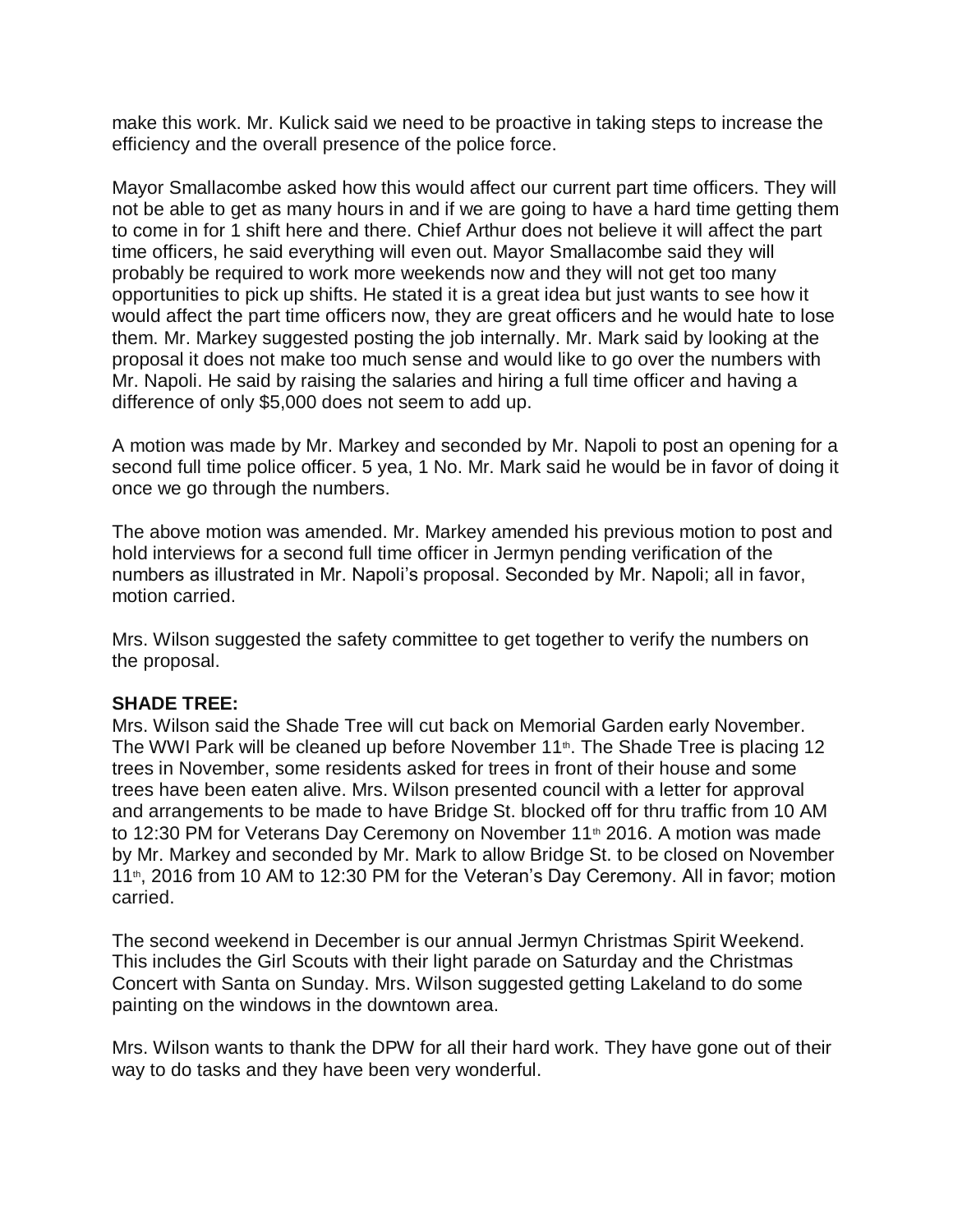### **INSURANCE BIDS:**

Cummings Insurance – \$ 12,716.00 property/liability – no workers comp.

BB&T – \$ 51, 650.00 total

\$25, 384.00 workers comp (included in the 51,650.00)

DGK – \$50,058.00 total

\$29,367 workers comp (included in the \$50,058.00)

Mr. Guldin from BB&T said his main goal was to help with the comp. because that is where we are hurting the most. He asked if we would consider taking his comp. bid and DGK's property/liability bid. Mr. Guldin said the workers comp. is through a risk retention pool, which is a pool that is developed of about 250 members. The longer you are in a trust you get dividends back because your money is invested in that pool. Your goal is to keep your losses low and as time goes on your dividends get larger. If you have a loss then you do not get a dividend that year. Mr. Kyle responded to that by saying what happens if you an ongoing claim and the pool goes down. Mr. Guldin said the pool has million and millions of dollars in the pool and he can show council the financials. He said one little work comp. case will not drain the pool. The pool is designed for boroughs and municipalities.

Mr. Kyle said if you split the workers comp. up he is not a fan of risk retention pools. He said it is not an issue for him if we take the workers comps with the pool but there are issues you should consider when you are looking at making the decision other than just the monetary savings. Mr. Guldin said they serve 35 municipalities; they are with pools and trusts. BB&T is the  $5<sup>th</sup>$  largest agency in the country, they started as Higgins insurance and they understand the difference between trusts and carriers and this is by the far the best way to go because there interest is you. The pools aren't as quick to pull the trigger because you are a member of the pool.

A motion made by Mr. Markey and seconded by Mr. Napoli to accept the bid of BB&T for workers comp and DGK for the remainder of the insurance, also to include Alt bid #2b for the fire company subject to approval of bids by solicitor. 5 Yea, 1 No; Motion passes.

### **GARBAGE CONTRACT:**

Mr. Kulick said it is up to our solicitor to tell us whether or not they are responsible bids and in compliance and it is up to us to award the bid and we are bound to award it to the lowest bidder by borough code. Attorney Moran said all bids are in compliance. Mr. Kulick asked if we want to award the bid on garbage only or garbage and recycling. A motion was made by Mr. Markey and seconded by Mr. Napoli to award the bid based on garbage and recycling. 4 Yeas, 2 No; motion passes.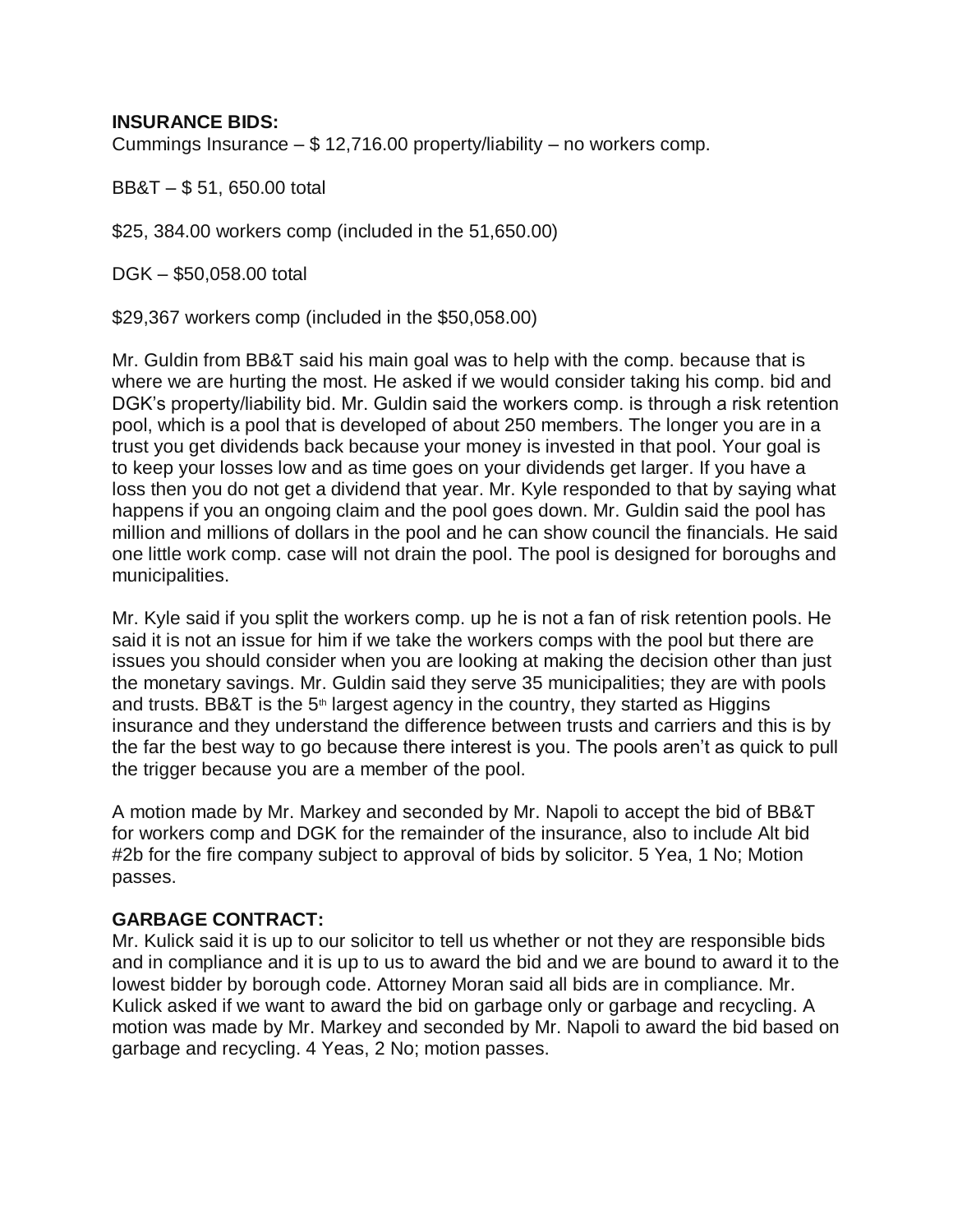Mr. Degennaro from J.P. Mascaro said he doesn't see how County Waste's bid can be in order. He stated the toters are a marketing ploy. He said the most critical component of this contract is the equipment; we have the right to know what equipment is being used. County Waste did not identify the proper equipment as requested in the bid specs.

Solicitor Moran said County Waste did update the bid and provided us with listings, VINS and licenses of the equipment. He also stated he is comfortable saying all the bids are compliant.

Mr. Kulick asked County Waste how they are able to bid \$30,000 less for garbage and recycling. County Waste responded by saying they take the tonnage out of the stream and said the bid is the bid and they are going to do the job at that price and will do it correctly as per our specs. He said they are consistently 15-20 percent lower than other bidders.

A motion was made by Mr. Markey and seconded by Mr. Napoli to award the garbage and recycling bid to County Waste. 4 yeas, 2 No; motion passes. Mr. Markey confirmed the contract begins on November 1, 2016. Linda from Waste Management thanked the borough for their business and apologized they were not the successful bidder. Mr. Markey asked Solicitor Moran to make sure this contract is written to protect the borough. Mr. Parks said we have several businesses in town that recycle and wants to make sure they will be picked up.

# *Police Dept. Tools:*

Mr. Markey said the police need the appropriate tools to be able to do their job including but not limited to an ordinance book or standard operating procedures for police as far as ordinances are concerned, also a stop work order for pave cuts that do not have permits. Since the discussion last meeting the police now have a stop work order that pertains to the pave cut ordinance.

### *Delinquent Garbage Fees:*

Mr. Kulick said delinquent means you didn't pay for 2015 or earlier, come January 1st for 2016 you will be delinquent. There will be letters sent out notifying those who are delinquent saying you have 30 days to pay the fee or your garbage will not be picked up.

### *Updating Fee Structures:*

### *Garbage:*

Mr. Markey suggested a motion to allow the solicitor to amend the refuse ordinance to allow stoppage of service after the end of the first quarter of the following year after the garbage fee becomes delinquent. He suggested creating an appendix to the ordinance which includes fee and penalty schedules as listed below: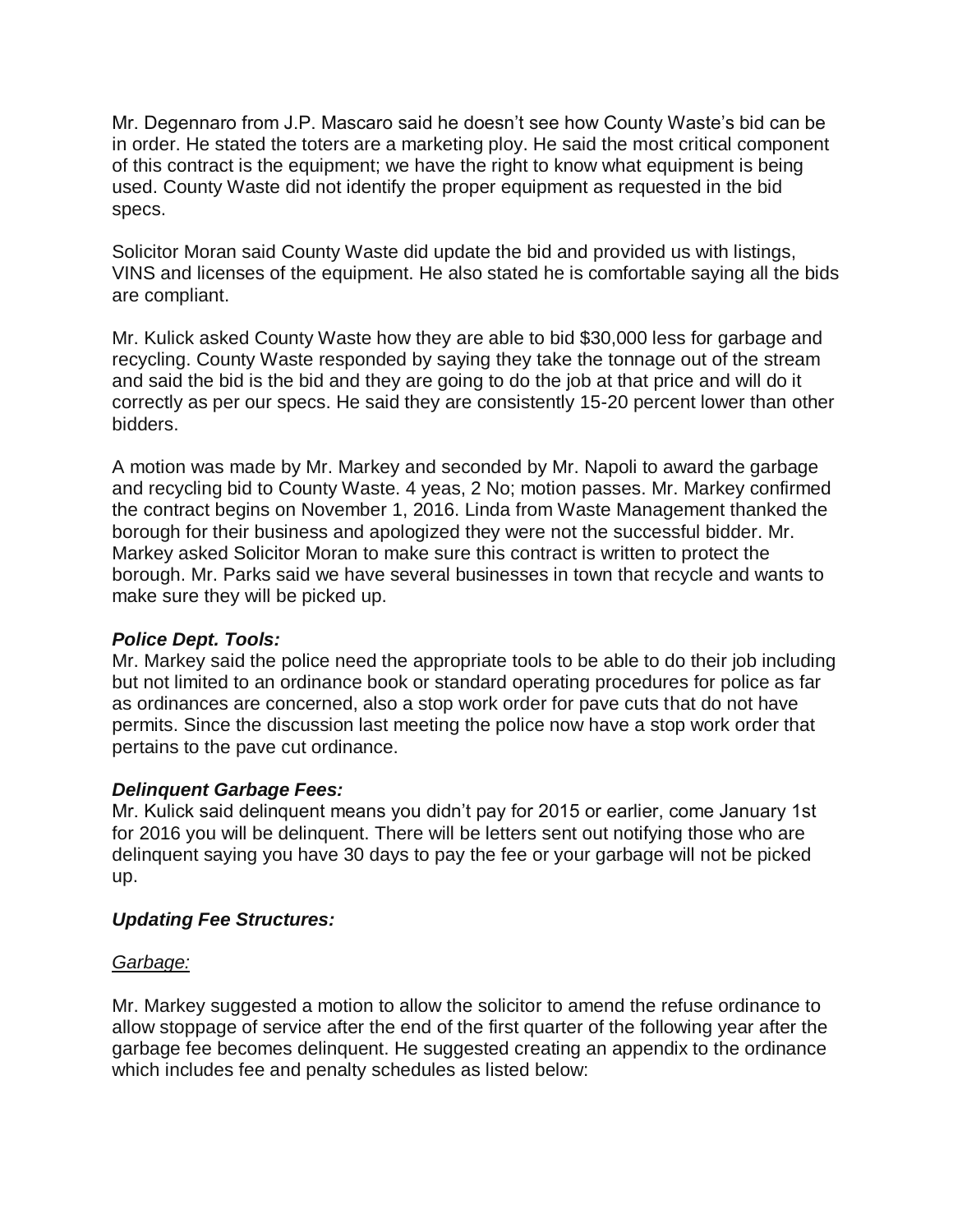Garbage Fee: \$165 per calendar year, per dwelling unit

Delinquent Penalty: 15% of past due garbage fee

Penalty: Stoppage of service until fee paid in full

Penalty for placing garbage out for pickup, whether at resident's address or any other address within the borough of Jermyn: \$150 per occurrence, which each day being a separate occurrence.

Penalty for violating terms of affidavit for exoneration (untruthfulness about unit being unoccupied or if the borough receives evidence that garbage has been collected from that location): \$250.00.

A motion was made by Mr. Markey and seconded by Mrs. Wilson to amend the garbage ordinance as read. All in favor; motion carried

#### *Rental Units:*

The current fee for rental permits is \$10 per dwelling unit for buildings with 1-25 units and \$5 per unit with 25+ units. Mr. Markey suggests the following:

Rental Unit permit fee: \$40.00 per dwelling per year, regardless of number of units.

Penalty for not obtaining annual rental unit permits: \$100 per unit per day, up to 5 days. After 5 days of non-compliance, closure of the rental unit until permit fees and penalty are paid.

A motion was made by Mr. Markey and seconded by Mr. Napoli to amend the rental ordinance as read. 5 yeas, 1 abstain; motion carried.

#### *Pave Cut Ordinance:*

Mr. Markey recommends allowing the solicitor to amend the pace cut ordinance to add an addendum of fee & penalty schedule as follows:

All pave cut permits are required to be secured prior to any pave cuts. All pave cut permits will cost \$85.00 each and each cut will require a separate permit. Permit fees may be paid monthly in bulk after cuts are made, to be invoiced by the borough secretary; however, all permits must be secured prior to any cuts.

Any pave cuts made without first securing a permit are subject to \$500 penalty per business day until the proper permit documentation is issued by borough secretary. In addition, a stop work order shall be placed on the job requiring a permit.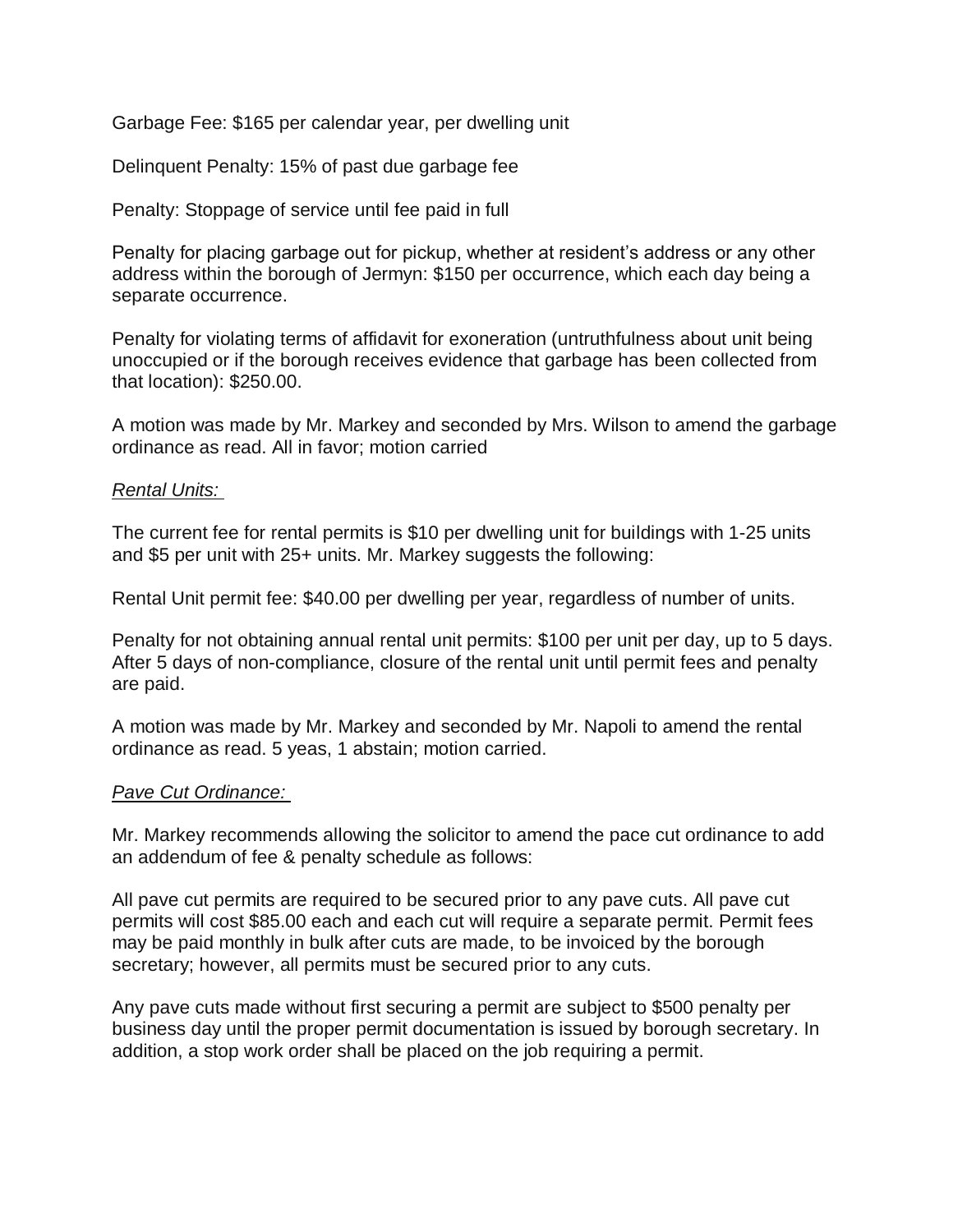In addition to the penalty for the permit not being obtained, a \$100 penalty per calendar day shall be issued for each day the road is in disrepair due to the initial pave cut. This can be remedied either by repairing the initial pave cut, or properly securing a permit, completing the required work, and complete repair of the road, in accordance with the ordinances of the borough of Jermyn.

A motion was made by Mr. Markey and seconded by Mr. Napoli to amend the pave cut as read with the stipulation emergencies have 2 days after.

### *Solicitation Permit:*

Permit fee \$100 per person, \$25.00 per vehicle. Solicitation without a permit, charge \$500 penalty for first offense, \$1000 penalty and 30 days in jail for  $2^{nd}$  subsequent offenses.

A motion made by Mr. Markey and seconded by Mr. Napoli to amend the solicitation ordinance as read.

### *Callahan Park:*

Mr. Markey suggested amending the ordinance to allow pets as long as other laws are followed (leashed, curbed, etc.) Ban smoking in the park and change park hours to being open from dawn to dusk. Current fines are \$75.00 for non-motor vehicles and \$300 for motor vehicle offenses. He suggested the non-motor vehicle offenses can be staggered, such as \$25 penalty for the first offense, \$50 for the  $2^{nd}$  and \$100 for  $3^{rd}$  & subsequent offenses.

Mr. Mark said he does not agree with the dawn to dusk and said in the winter time it gets dark early; residents may be playing basketball or walking. Mrs. Wilson also said if we are going to have lights at the park the kids can play there.

A motion was made by Mr. Markey and seconded by Mrs. Wilson to amend the Callahan Park ordinance as read with the exception of the dawn to dusk. All in favor; motion carried.

### *Alarm Registration:*

Mr. Markey proposed a \$25 registration fee (borough secretary needs to keep a database of homes with alarm systems). False alarm is fine, raise false police alarm to \$100. Change ordinance to show that for false fire alarm fees collected should have 10% allocated to borough for tracking and collection, and 90% allocated to fire depts. in the borough that responded to said fire alarm.

A motion was made by Mr. Markey and seconded by Mr. Napoli to have the solicitor amend the Alarm Ordinance as read. All in favor; motion carried.